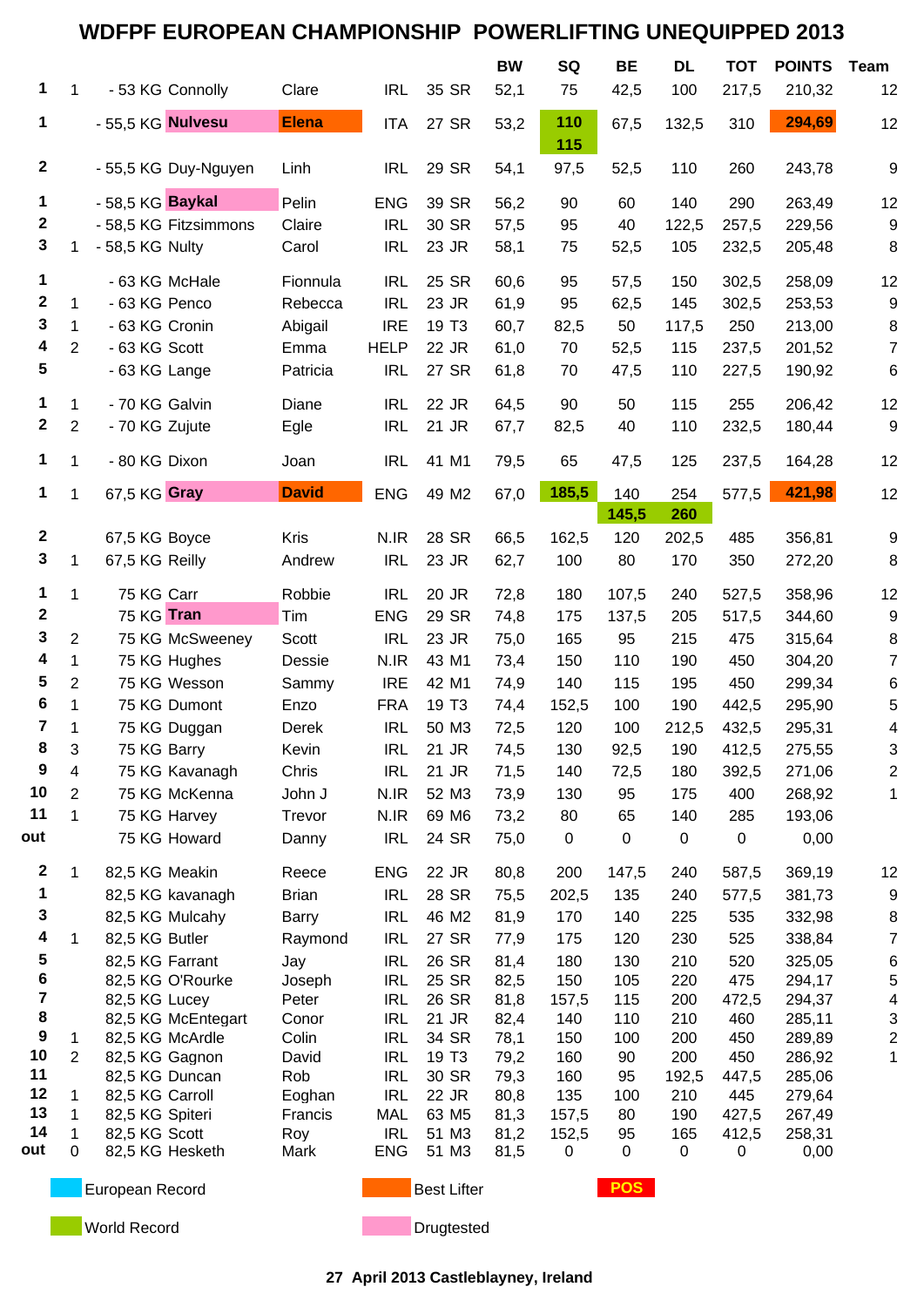## **WDFPF EUROPEAN CHAMPIONSHIP POWERLIFTING UNEQUIPPED 2013**

|                         |                         |                             |             |            |                   | <b>BW</b> | SQ    | BE          | <b>DL</b>   | <b>TOT</b>  | <b>POINTS</b> | Team                    |
|-------------------------|-------------------------|-----------------------------|-------------|------------|-------------------|-----------|-------|-------------|-------------|-------------|---------------|-------------------------|
| 1                       |                         | 90 KG Shillingford          | Pierre      | <b>ENG</b> | 24 SR             | 89,4      | 225   | 160         | 272,5       | 657,5       | 386,41        | 12                      |
| 2                       | 1                       | 90 KG Lynch                 | Gareth      | <b>IRL</b> | 22 JR             | 85,9      | 215   | 130         | 260         | 605         | 364,63        | 9                       |
| 3                       |                         | 90 KG O'Duffy               | Dan         | <b>IRL</b> | 25 SR             | 86,5      | 205   | 137,5       | 260         | 602,5       | 361,50        | 8                       |
| 4                       |                         | 90 KG Hurley                | Cillian     | <b>IRL</b> | 27 SR             | 89,7      | 217,5 | 132,5       | 250         | 600         | 351,90        | $\overline{7}$          |
| 5                       | 1                       | 90 KG Vaillant              | Cyrille     | <b>FRA</b> | 40 M1             | 89,8      | 216,5 | 160         | 225         | 600         | 351,66        | 6                       |
| 6                       |                         | 90 KG Korbel                | Julian      | <b>GER</b> | 28 SR             | 87,5      | 200   | 145         | 240         | 585         | 348,43        | 5                       |
| $\overline{\mathbf{r}}$ | $\mathbf{1}$            | 90 KG Murtagh               | Andy        | <b>IRL</b> | 47 M2             | 88,9      | 180   | 132,5       | 270         | 582,5       | 343,50        | 4                       |
| 8                       | $\overline{2}$          | 90 KG Scully                | Andrew      | <b>IRL</b> | 42 M1             | 90,0      | 185   | 155         | 230         | 570         | 333,62        | 3                       |
| 9                       |                         | 90 KG Richardson            | Andrew      | <b>IRL</b> | 18 T <sub>3</sub> | 85,3      | 180   | 115         | 250         | 545         | 330,00        | $\overline{\mathbf{c}}$ |
| 10                      | $\overline{c}$          | 90 KG Stone                 | Danny       | <b>IRE</b> | 22 JR             | 89,4      | 185   | 112,5       | 245         | 542,5       | 318,83        | 1                       |
| 11                      | 3                       | 90 KG O'Shea                | James       | <b>IRL</b> | 22 JR             | 87,9      | 175   | 125         | 235         | 535         | 317,74        |                         |
| 12                      |                         | 90 KG Lee                   | Mark        | <b>IRL</b> | 34 SR             | 84,2      | 155   | 102,5       | 230         | 487,5       | 297,72        |                         |
| 1                       |                         | 100 KG Siracusa             | Corrado     | ITA        | 29 SR             | 97,4      | 255   | 155         | 270         | 680         | 381,34        | 12                      |
| $\mathbf 2$             | 1                       | 100 KG Daly                 | Tom         | <b>IRL</b> | 23 JR             | 99,1      | 200   | 140         | 260         | 600         | 333,78        | 9                       |
| 3                       |                         | 100 KG Griffiths            | Anthony     | <b>IRL</b> | 30 SR             | 95,1      | 210   | 160         | 225         | 595         | 337,66        | 8                       |
| 4                       |                         | 100 KG Zuravljov            | Aleksei     | <b>EST</b> | 31 SR             | 97,4      | 195   | 145         | 250         | 590         | 330,87        | $\overline{7}$          |
| 5                       | 1                       | 100 KG Bustreel             | Serge       | <b>FRA</b> | 66 M6             | 95,3      | 200   | 117,5       | 243,5       | 560         | 317,46        | 6                       |
| 6                       |                         | 100 KG krumov               | Bogdan      | SWI        | 31 SR             | 99,3      | 170   | 135         | 207,5       | 512,5       | 284,85        | 5                       |
| $\overline{\mathbf{7}}$ | $\overline{\mathbf{c}}$ | 100 KG Roos                 | Jean-Pierre | <b>IRL</b> | 23 JR             | 100,0     | 160   | 112,5       | 190         | 462,5       | 256,23        | 4                       |
| 8                       | $\mathbf{1}$            | 100 KG Queirolo             | Alessandro  | <b>ITA</b> | 55 M4             | 96,5      | 160   | 100         | 187,5       | 447,5       | 252,08        | 3                       |
|                         |                         |                             |             |            |                   |           |       |             |             |             |               |                         |
| 1                       |                         | 110 KG Hickey               | Austin      | <b>IRE</b> | 32 SR             | 102,1     | 215   | 190         | 260         | 665         | 365,28        | 12                      |
| $\mathbf 2$             | $\mathbf{1}$            | 110 KG Zakaryan             | Arkadya     | <b>ARM</b> | 40 M1             | 100,3     | 230   | 155         | 235         | 620         | 343,05        | 9                       |
| 3                       |                         | 110 KG Aherne               | Patrick     | <b>IRL</b> | 31 SR             | 101,8     | 202,5 | 132,5       | 255         | 590         | 324,50        | 8                       |
| 4                       |                         | 110 KG Rogulski             | Rafal       | <b>IRL</b> | 26 SR             | 107,8     | 182,5 | 155         | 252,5       | 590         | 318,19        | $\overline{7}$          |
| 5                       | $\mathbf 1$             | 110 KG Leitch               | Peter       | <b>IRL</b> | 49 M2             | 103,2     | 200   | 137,5       | 215         | 552,5       | 302,27        | 6                       |
| 6                       | $\mathbf 2$             | 110 KG McMenamin            | John        | <b>IRL</b> | 49 M2             | 108,7     | 185   | 145         | 210         | 540         | 290,57        | 5                       |
| $\overline{7}$          | 1                       | 110 KG Blennershassett Luke |             | <b>IRL</b> | 19 T <sub>3</sub> | 107,6     | 190   | 95          | 225         | 510         | 275,20        | 4                       |
| 1                       |                         | 125 KG Hickey               | James       | <b>IRL</b> | 39 SR             | 117,8     | 230   | 180         | 331         | 740         | 391,46        | 12                      |
| 2                       |                         | 125 KG Faherty              | Tom         | <b>IRL</b> | 33 SR             | 124,5     | 255   | 145         | 287,5       | 687,5       | 358,67        | 9                       |
| 3                       | 1                       | 125 KG Cuddihy              | Thomas      | <b>IRL</b> | 42 M1             | 118,9     | 230   | 140         | 250         | 620         | 327,36        | 8                       |
| 4                       | $\overline{2}$          | 125 KG Heinsoo              | Arvet       | <b>EST</b> | 41 M1             | 116,0     | 207,5 | 165         | 245         | 617,5       | 327,58        | $\overline{7}$          |
| 5                       |                         | 125 KG Cathcart             | Jonathan    | <b>IRL</b> | 24 SR             | 120,0     | 200   | 160         | 250         | 610         | 321,47        | 6                       |
| 6                       | 1                       | 125 KG Pilling              | Leslie      | <b>ENG</b> | 58 M4             | 116,7     | 241   | 120         | 240         | 600         | 317,94        | 5                       |
| out                     | 0                       | 125 KG O'Leary              | Eoin        | <b>IRL</b> | 21 JR             | 118,0     | 180   | $\mathbf 0$ | $\mathbf 0$ | $\mathbf 0$ | 0,00          | 4                       |
| 1                       | 1                       | 145 KG O'Dwyer              | John        | <b>IRL</b> | 57 M4             | 130,0     | 210   | 168         | 220         | 597,5       | 307,71        | 12                      |
| $\mathbf 2$             | $\mathbf{1}$            | 145 KG Du Plessis           | Andre       | <b>IRL</b> | 48 M2             | 128,3     | 200   | 147,5       | 220         | 567,5       | 293,40        | 9                       |
| 3                       |                         | 145 KG Burke                | Rob         | <b>IRL</b> | 25 SR             | 132,2     | 200   | 115         | 245         | 560         | 286,94        | 8                       |
|                         |                         |                             |             |            |                   |           |       |             |             |             |               |                         |



**World Record Drugtested** 

| IRL        | 428 |
|------------|-----|
| ENG        | 71  |
| ITA        | 39  |
| FRA        | 29  |
| N, IR      | 17  |
| SWI        | 17  |
| <b>EST</b> | 14  |
| <b>SCT</b> | 12  |
| <b>ARM</b> | 9   |
| GER        | 5   |
| MAL        | O   |